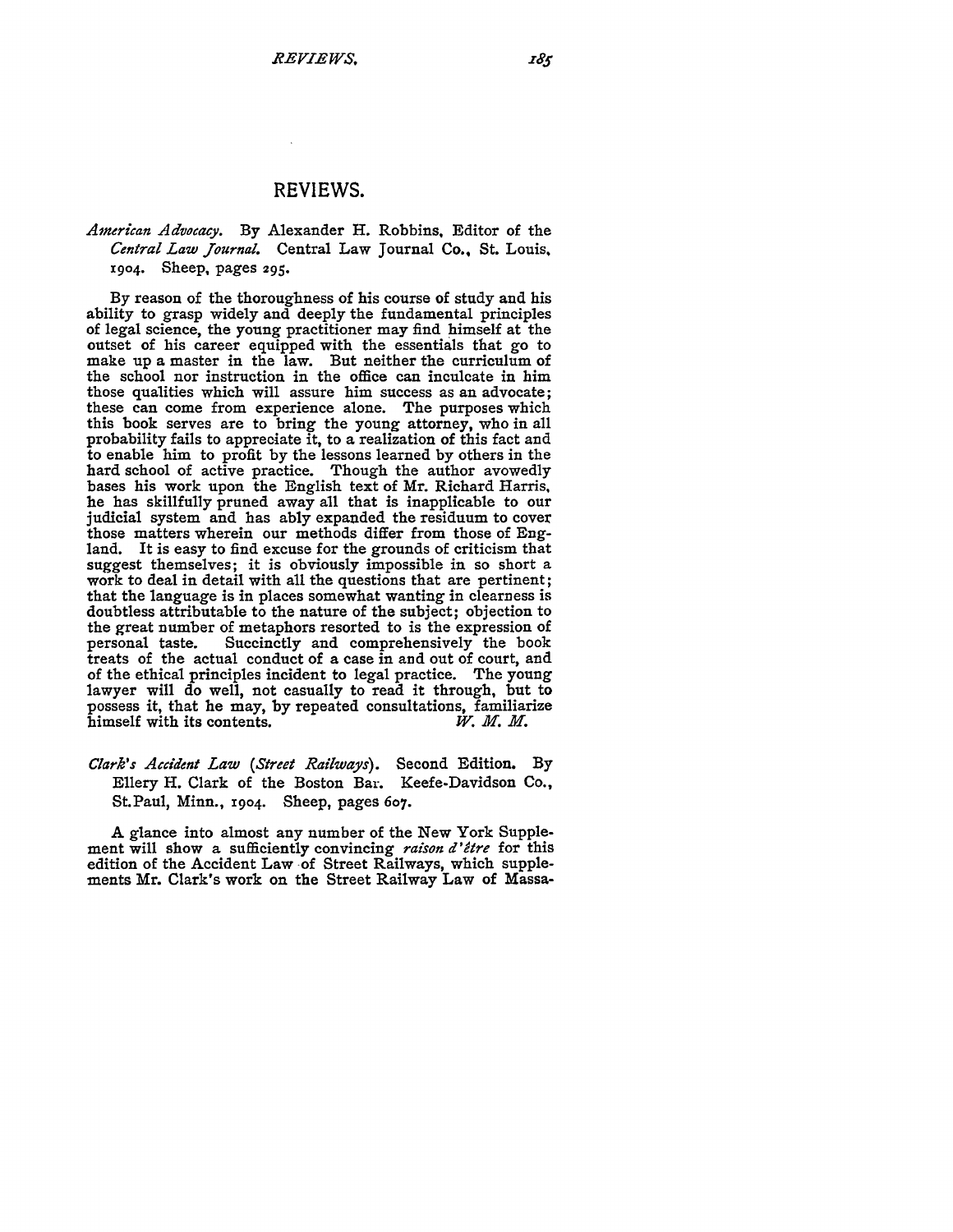chusetts. While the origin of the main principles of this subtopic of carriers lies in the distant past, and the major doctrines have, for the most part, been thoroughly crystallized, nevertheless the constantly increasing facility for urban transportation, and the corresponding multiplication of accidents, have given rise to a host of modern "border-line" cases. The author states that "practically every case of importance (in the United States and State reports) finds a place in this volume." Granting this to be true, one cannot help speculating as to how long such a book will be possible-especially when it is considered that there are probably more cases on this division of the law in New York alone, yearly, than there were in all the long period of the English stage-coach, where, as we understand it, many of its fundamental theories were formulated. However this may be, Clark's Accident Law of Street Railways will for some time to come, at least, be of great practical value to the profession, especially to its younger members.  $G. S. A.$ profession, especially to its younger members.

### *The National Bank Act, with All its Amendments Annotated and Explained.* **By** John M. Gould. Little, Brown **&** Co., Boston, **1904.** Buckram, pages 288.

The fact that more than seven hundred titles appear in the table of cases cited in this book is suggestive of how important this branch of the law has become in modern litigation. The volume contains the provisions of the National Bank Act of 1864, with all the amendments, including those of **19o3,** inserted in their proper places. The sections of the Act are taken up *seriatim,* each one being given a black-letter heading, and followed by cross references, explanatory notes and citations to the adjudged cases on the particular point of law involved. Among those sections upon which the annotation is especially thorough may be noted those dealing with "Penalty for Unlawful Interest," "Personal Liability of Shareholders," "Taxation" and 'Penalty for Official Malfeasance." The appendix contains the constitution of the American Bankers' Association, and the constitutions and rules of the clearing houses of the cities of New York, Boston and Chicago. The work will be of much practical value, not only to the lawyer, but to any one whose business brings him into contact with banks and banking. *W. D. E.*

*vance on Insurance.* By William Reynolds Vance, Professor of Law in the George Washington University, Washington, D. C. Hornbook Series. West Publishing Co., St. Paul, Minn, **1904.** Sheep, pages 683.

The law of insurance has, because of its modern origin, offered to the bench an unparalleled opportunity for the exercise of individual reasoning and judgment, necessarily not based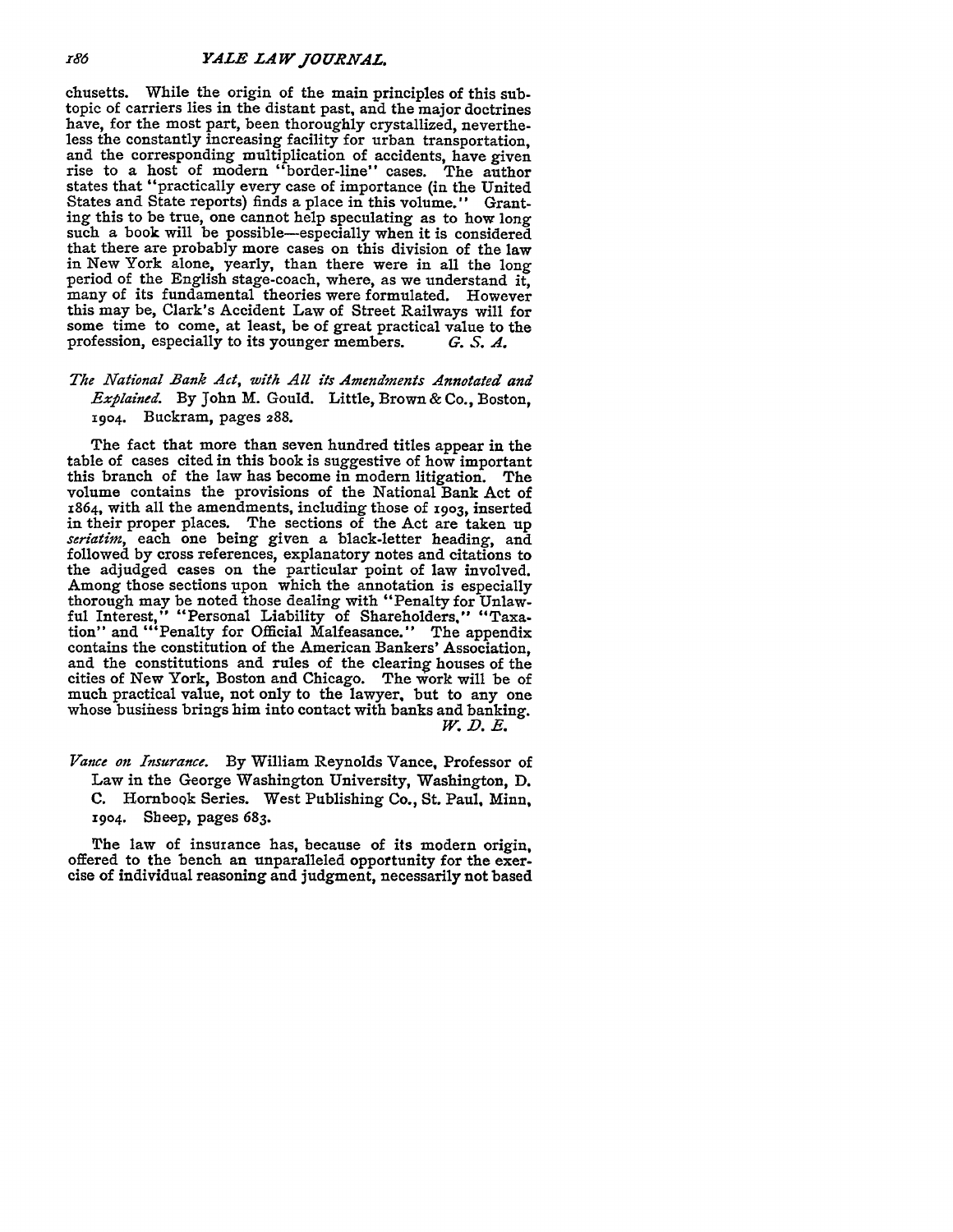on precedent. The result has been some forty thousand decisions, in the English and American courts-a heterogeneous mass of logic, sound and otherwise, into which the modern lawyer must delve, and from which, if he can, he must separate the real law. Consequently, all new text-books on the subject are of interest both to practitioner and student. But it seems to us that the Hornbook system, admirable as it may be for the more firmly established. branches of the law, is not peculiarly adapted to the subject of this book. The settled principles of law and equity, which form the subject of each section, are, at least in the present state of insurance, either so general as to lose their special applicability, or else not so *well* settled as to be entitled to the guaranty of authenticity which the black-letter type in the Hornbook series usually gives. Aside from this, the treatment is exceptionally thorough and good. The beginning and development of the law of insurance is given more space than most text-books give to similar portions of their subjects. This is wholly justified **by** the nature of the case. It is, moreover, interesting to trace with some minuteness the gradual adaptation of a reluctant law to the development of a great and beneficial branch of commerce.

On the whole, we think the work as admirable a treatise on insurance as can be compiled at present, in this form.

*G.S.A.*

*Current Zaw.* George Foster Longsdorf, Editor-in-Chief. Keefe-Davidson Co., St. Paul, **1904.** Vols. I and II, Sheep, pages **3,403;** Vol. III, No. **i,** Paper, pages **320.**

The rapidity with which reported cases are multiplying necessitates that lawyers should have the means of quickly and accurately discovering the authorities bearing upon the point in question. Encyclopedias and digests are tools with which the field is cultivated. The publications of this nature at the disposal of the profession are becoming numerous, and their multiplicity, while inevitably leading to the survival of the fittest, incidentally results in little advantage to the practitioner. Hence it is that we would be loath to welcome any addition to the list that did not tend materially to remedy the defects of former plans and mold and develop their advantages into a homogeneous system.

The practical value of an encyclopedia cannot accurately be foretold. It is only **by** continually testing its capacity to meet the exigencies of various cases that its intrinsic merit can be judged. **A** consideration of Current Law, however, has left a very favorable impression. It is constructed in the text-book or encyclopedia style-an advantage over the ordinary digest in that it opens a path in the "wilderness of single instances" **by** a lucid statement of principles, the facts of each case being subordinated to the foot-notes. Where there are several cases turning upon the same principle, the facts differentiating the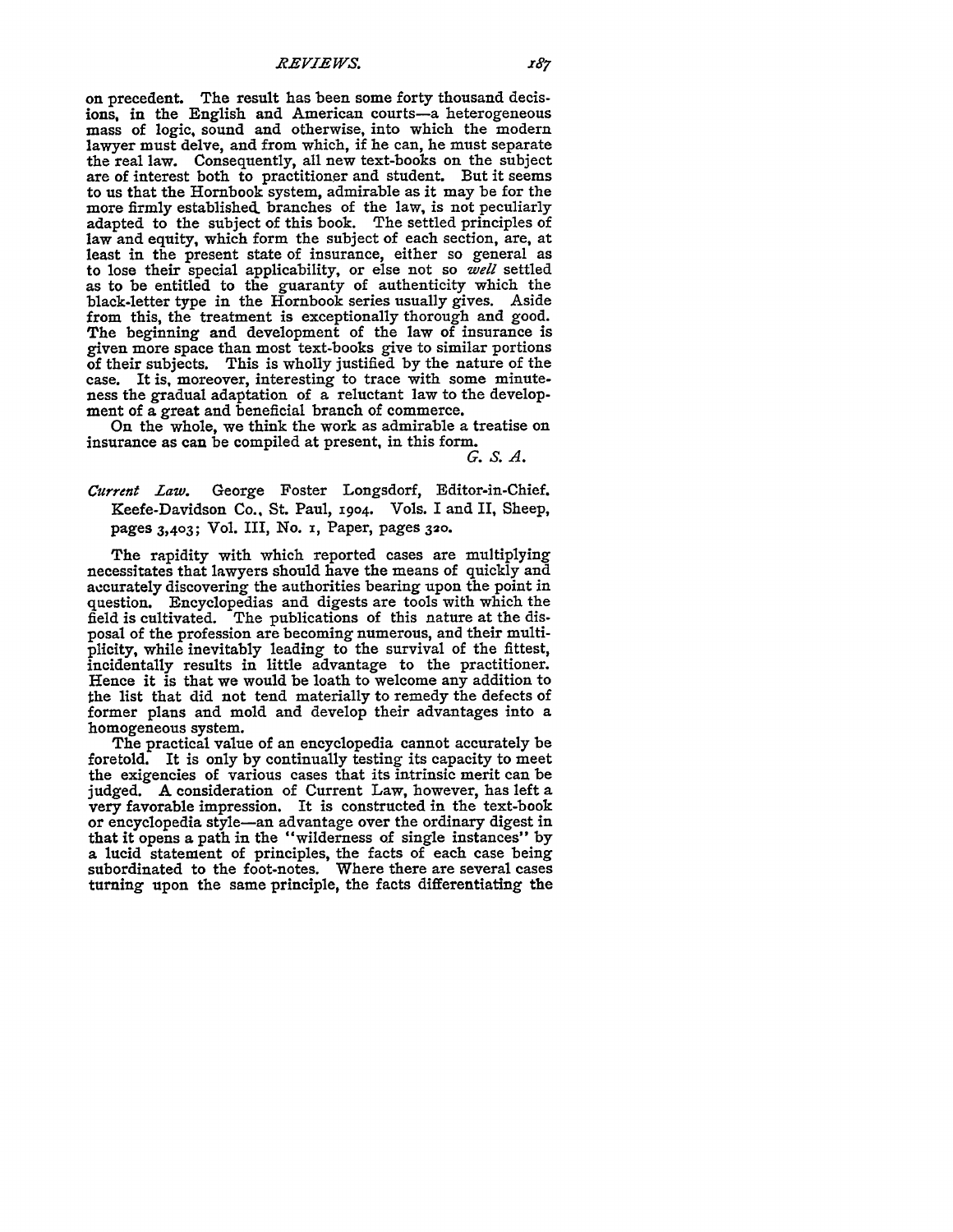same are stated **fully** and concisely, with no unnecessary repeti- tion. The arrangement is scientific but simple, and only an examination can enlighten one as to the ease and rapidity with which it can be used. A distinctive feature of the work is that each subject is newly written every year, parts being published monthly, making it possible to cover all the new cases practically to the date of publication-a marked improvement over the common date system. Thus **"Corporations"** is up to date when published, instead of its latest case being then a year old. References are constantly made to volume, page and even footnote, so that one having once found the object of his search may be brought quickly and surely to analogous matter. A topical index brought down to date accompanies each issue; black-letter catch-words are inserted in the notes; and the carefully-worked-out sub-analysis is not only indicated **by** change of type in the text and **by** running headlines, but at the beginning of each topic is given its complete sub-analysis referring **by** page to the matter contained therein. The annotations are remarkably exhaustive; thus in the subject "Nuisance," page **1o63,** we find five lines of text supported **by** sixty-six different cases, the facts of each case being differentiated. A minor criticism can be made in respect to the unequal distribution of matter, the second volume containing nearly double that of the first, making it unsightly and cumbersome. We presume the publishers will provide against this in the future.

As an exhaustive and superior treatment of current case law and as an supplement to any of the existing encyclopedias, this publication should prove of decided value to the profession.

*J.* **C.** *D.*

### *An Outline of the French Law of Evidence.* **By** Oliver **E.** Bodington of the Inner Temple. Stevens **&** Sons, Ltd., London, *1904.* Cloth, pages **x99.**

Mr. Bodington, through his experience with French courts, is thoroughly qualified to present a very interesting and instructive treatment of his subject, and we must feel that he has succeeded both in arousing interest and in imparting instruction. The first half of the book is devoted to an effective analysis of the French rules of evidence; the last third gives in parallel columns the articles of the codes referred to in the body of the work, and a translation of them. It is, however, the chapter which forms the brief intermediate portion which most challenges the attention. In this chapter, a bold and at the same time thoughtful comparison of the French and Eng- lish systems, the author puts forth a plea for the modification of some of the essentials of each. With arguments of no little weight, based mainly on the practical working of French methods, he advocates, on the one hand, the abolition of the jury in civil cases in the Anglo-Saxon countries, accompanied **by** an appropriate liberalizing of the rules of evidence, and, on